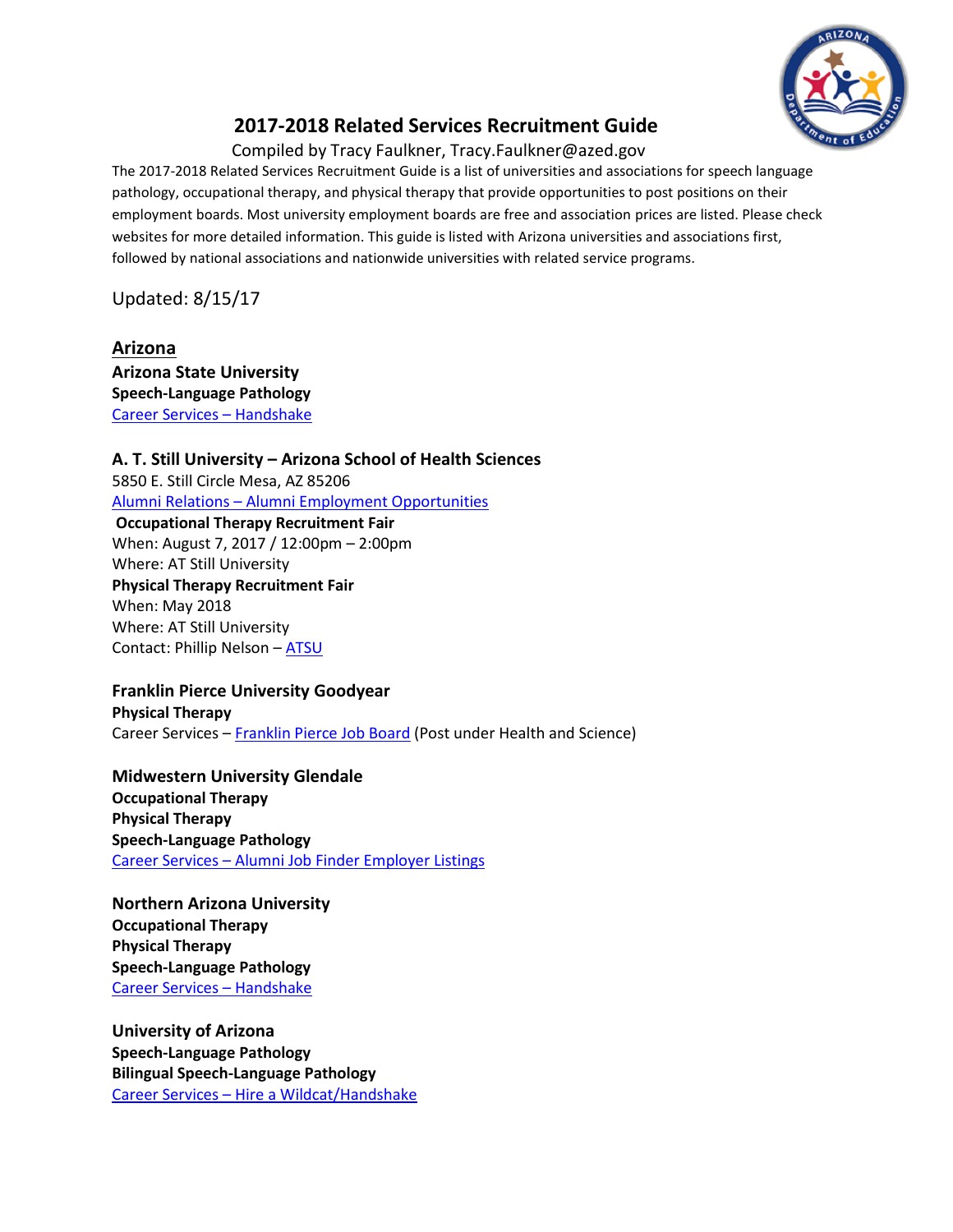# **Arizona Professional Associations for Related Services**

# **ArizOTA – Arizona Occupational Therapy Association**

[ArizOTA Jobs](https://www.arizota.org/jobs/employer-registration) OT Jobs - \$100 for 90 days **Conference Exhibitor:** 2017 ArizOTA Occupational Therapy Association Annual Conference September 15-16, 2017 Tempe

# **AzPTA – Arizona Physical Therapy Association**

[AzPTA Career Center](http://pt.az.associationcareernetwork.com/) Career Center - \$349 basic for 30 days (See price sheet for other options) **Conference Exhibitor:** 2017 AzPTA Fall Conference October 6-8, 2017 Phoenix

# **ArSHA – Arizona Speech Language-Hearing Association**

[ArSHA Careers](https://www.arsha.org/careers/employer-signup)

Careers - \$100 for 30 days / \$200 for 90 days **Conference Exhibitor:** 2018 ArSHA Annual State Convention April 27-28, 2018 Tucson

# **National Professional Associations for Related Services and Special Education Teachers**

#### **American Occupational Therapy Association**

[OT JobLink](http://www.otjoblink.org/) \$300 for 30 days / \$600 for 60 days (See Products and Rates for other options) **[AOTA Conference Exhibitor Information](http://www.aota.org/conference-events/exhibitor-sponsor-information/conference.aspx)** AOTA 2018 Annual Conference & Expo April 19-21, 2018 The Salt Palace, Salt Lake City, UT

### **American Physical Therapy Association**

[APTA Red Hot Jobs](http://www.apta.org/apta/jobbank/index.aspx?navID=10737422765) - \$215 for 30 days (Search under Rates & Policies to find other options) **[NEXT Conference Exhibitor](http://www.apta.org/NEXT/FutureDates/) Information**  NEXT 2018 Conference & Expo

June 27-30, 2018 Orlando, FL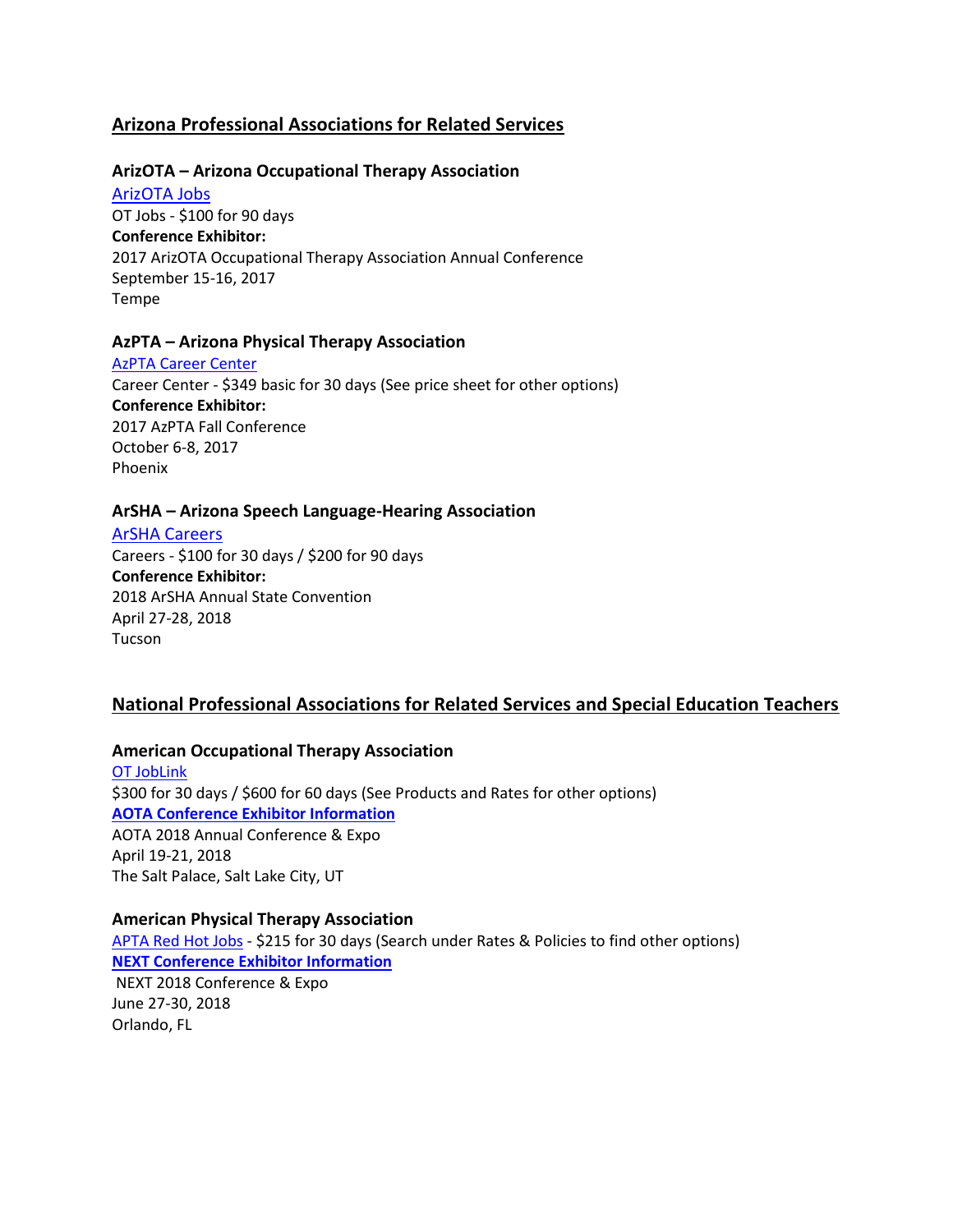#### **American Speech-Language-Hearing Association**

[ASHA Careers](http://careers.asha.org/employers/) - \$350 for 30 days **[ASHA Conference Exhibitor](http://www.asha.org/events/convention/) Information**  2017 Annual ASHA Convention November 9-11, 2017 Los Angeles Convention Center, Los Angeles, CA

# **Council for Exceptional Children**

[CEC Career Center](http://jobboard.specialedcareers.org/) - \$250 for 30 days (See rate sheet for other options) **[CEC Conference Exhibitor](http://www.cecconvention.org/) Information**  CEC 2018 Convention & Expo February 7-10, 2018 Tampa, FL

**National Association of Special Education Teachers** [NASET Career Center](https://www.naset.org/3004.0.html) - \$250 for 3 weeks / \$325 for 6 weeks / \$600 for 15 weeks

# **Universities with Related Service Programs**

**Abilene Christian University, TX Speech Language University** [Career Center](http://blogs.acu.edu/careercenter/employers/) – Handshake

**Angelo State University, TX Physical Therapy** [Career Development Center](http://www.angelo.edu/services/career/employers/) – Jobs4Rams

**Azusa Pacific University, CA Physical Therapy** Career Services – [APU Career Network](http://www.apu.edu/career/employers/)

**Baylor University, TX Speech Language Pathology** [Career & Professional Development](http://www.baylor.edu/cpd/index.php?id=863789) – Handshake

**California State University – Chico, CA Speech Language Pathology** [Career Center](http://www.csuchico.edu/careers/employers/index.shtml) – JobCat

**California State University – East Bay, CA Speech Language Pathology** [Career Services](http://www.csueastbay.edu/academic/academic-support/aace/resources/post-jobs.html) – PioneerJobs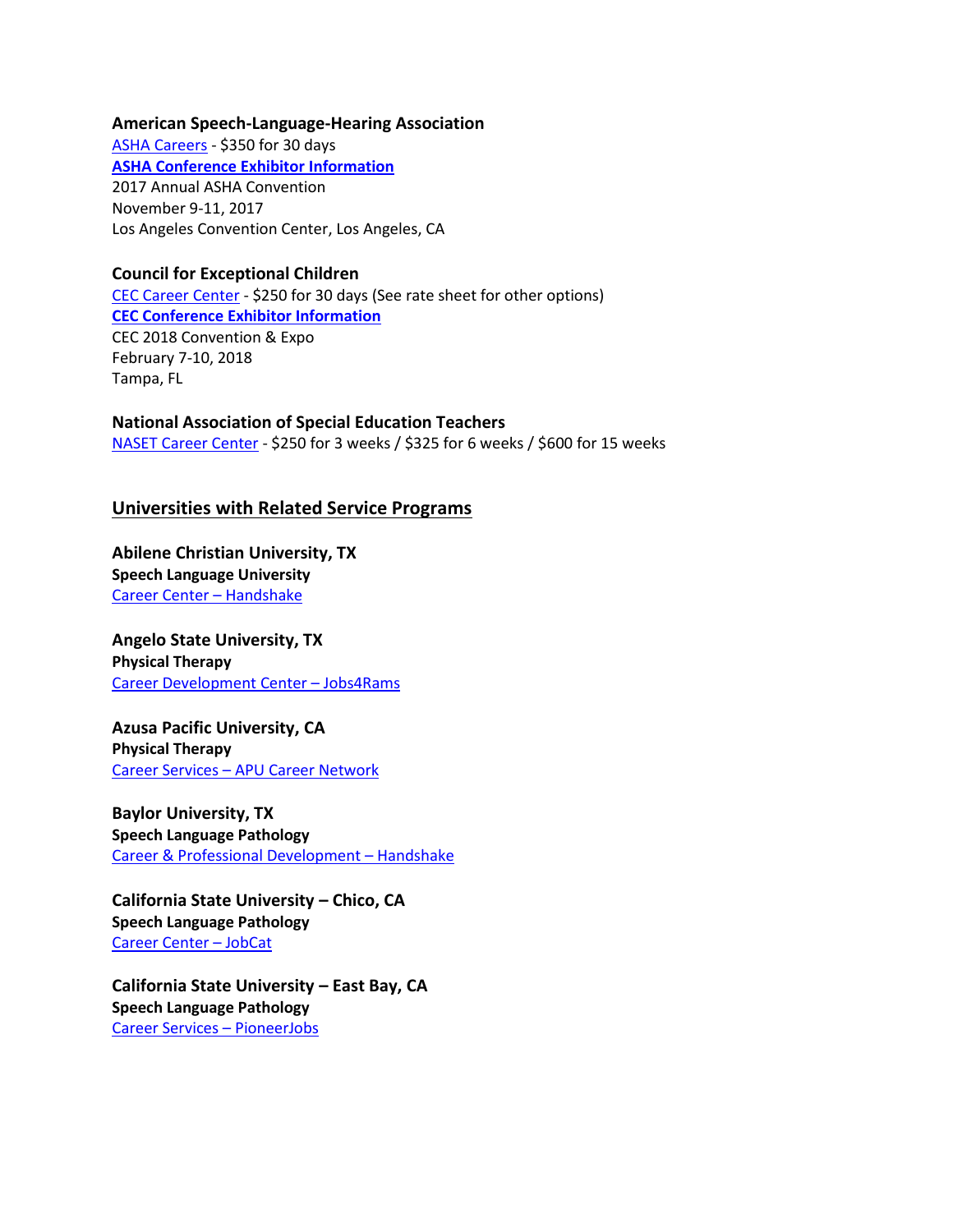**California State University – Fresno, CA Physical Therapy Speech Language Pathology** Career Services – [Hire FresnoState](http://www.fresnostate.edu/studentaffairs/careers/employer/connect.html)

**California State University – Fullerton, CA Speech Language Pathology** Career Center – [Titan Connection](http://www.fullerton.edu/career/recruiters/)

**California State University – Long Beach, CA Physical Therapy Speech Language Pathology** Career [Development](http://www.careers.csulb.edu/employers/) – CareerLINK

**California State University – Los Angeles, CA Speech Language Pathology** [Career Development Center](http://web.calstatela.edu/univ/cdc/employers.php) – Golden Eagle Career Link

**California State University – Northridge, CA Physical Therapy Speech Language Pathology** [Career Center](http://www.csun.edu/career/employers) – SUNlink

**California State University – Sacramento, CA Physical Therapy Speech Language Pathology** Career Center – Hornet [Career Connection](http://www.csus.edu/careercenter/employers/index.html)

**Chapman University, CA Physical Therapy Speech Language Pathology** [Career Development Center](http://www.chapman.edu/students/services/career-development/employers/) – Chapman Connect

**Colorado State University, CO Occupational Therapy** [Career Services](https://career.colostate.edu/experience/handshake) – Handshake

**Dominican University of California, CA Occupational Therapy** Career Services – [Dominican Career Network, CareerBeam](http://www.dominican.edu/campus-life/current/studentlife/careerservices/employersdir)

**Eastern New Mexico University, NM Speech Language Pathology** [ENMU Career Services](http://www.enmu.edu/greyhound-life/career-services/for-employers)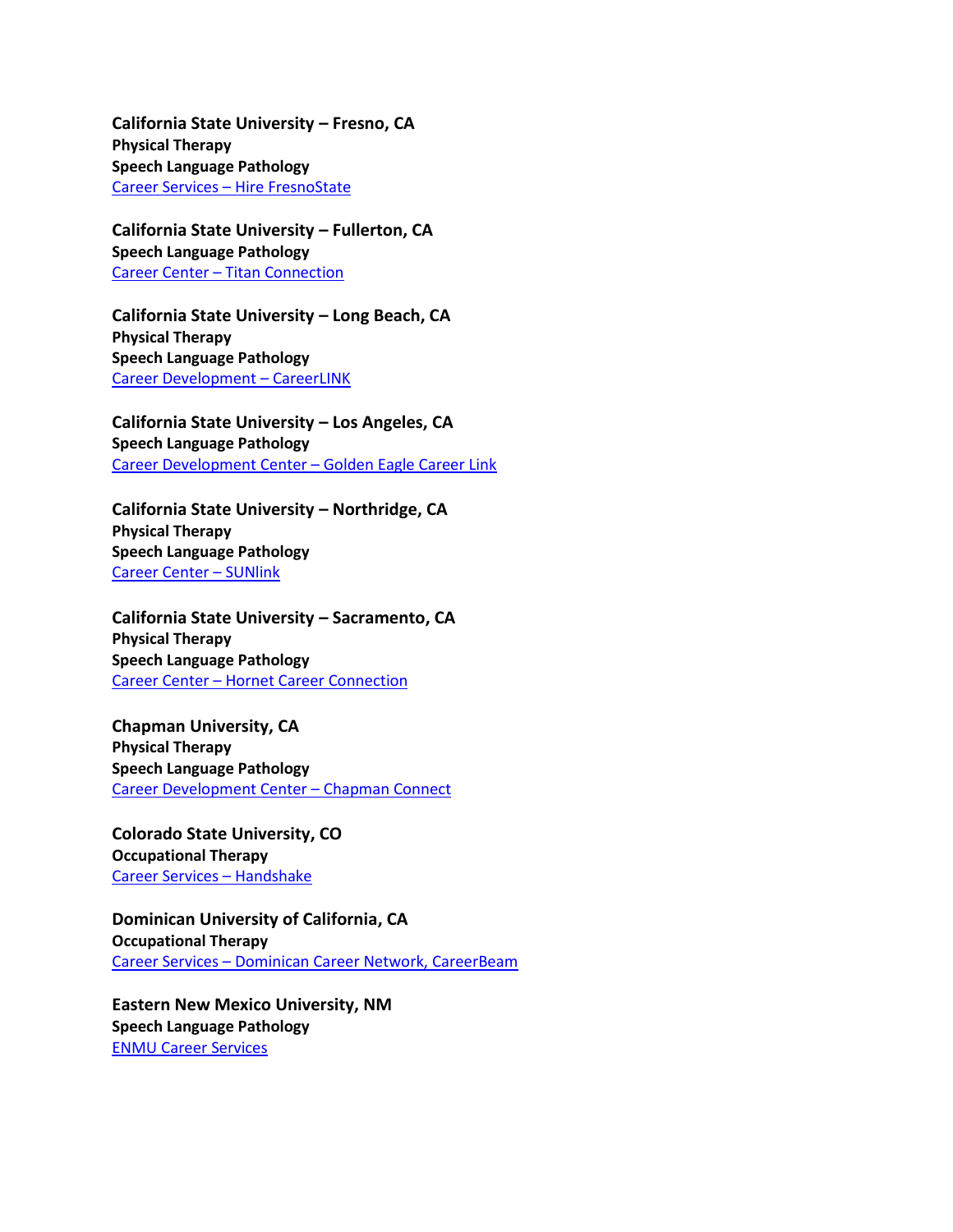**Eastern Washington University, WA Occupational Therapy Speech Language Pathology** [Career Services](http://www.ewu.edu/community/career-services/employers/post-an-opportunity) – Handshake

**Hardin-Simmons University, TX Physical Therapy** Career Services – [HSU Career Services Job Board](https://www.hsutx.edu/offices/career-services/employers/)

**Idaho State University, ID Occupational Therapy Physical Therapy Speech Language Pathology** Career Center – [ISU Bengal Jobs](http://www.isu.edu/career/employerjobs.shtml)

**Lamar University, TX Speech Language Pathology** [Career and Testing Services](http://www.lamar.edu/career-and-testing-services/employers/hireacardinal.html) – HireACardinal.org

**Mount St. Mary's College, CA Physical Therapy** [Career Services & Internships](http://www.msmu.edu/resources-culture/career-services/for-employers/) – Mount Career Network

**New Mexico State University, NM Speech Language Pathology** [Career Services](https://careerservices.nmsu.edu/employers/job-information/) – AggieCAREER

**Our Lady of the Lake University, TX Speech Language Pathology** [Career Services](https://www.myinterfase.com/connectollu/employer/) – Connect OLLU

**Pacific University, OR Occupational Therapy** [Career Development Center](http://www.pacificu.edu/about-us/centers-institutes/career-development-center/information-employers) – Purplebriefcase

**Portland State University, OR Speech Language Pathology** [Career Services](http://www.pdx.edu/careers/posting-jobs-internships) – Handshake

**Regis University, CO Physical Therapy** [Career Services](http://www.regis.edu/about-regis-university/university-offices-and-services/career-services/employer-information.aspx) – CareerLink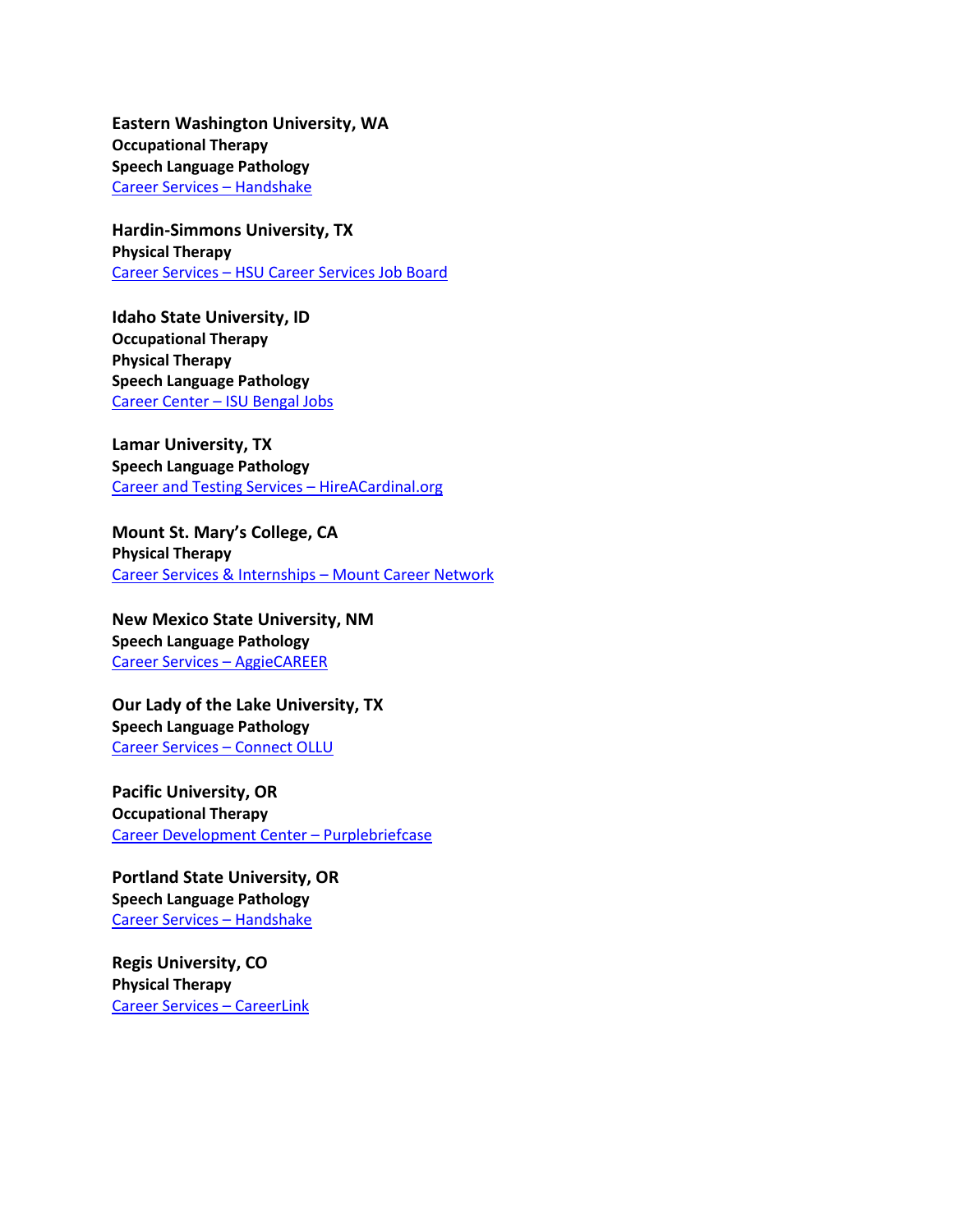**Samuel Merritt University, CA Occupational Therapy Physical Therapy** Career Services – [AfterCollege.com](http://www.samuelmerritt.edu/careers/for_employers)

**San Francisco State University, CA Physical Therapy Speech Language Pathology** [Student Involvement & Career Center](https://www.myinterfase.com/sfsu/employer/) – GatorJOBS

**San Jose State University, CA Occupational Therapy Speech Language Pathology** [Career Center -](http://www.sjsu.edu/careercenter/employers/index.html) Handshake

**Steven F. Austin State University, TX Speech Language Pathology** [Career Services](http://www.sfasu.edu/ccpd/150.asp) – Jobs4Jacks

**Texas A&M University – Kingsville, TX Speech Language Pathology** [Career Services Center](http://www.tamuk.edu/csc/) – JavalinaCareers.com

**Texas Christian University, TX Speech Language Pathology** [Career & Professional Development](http://careers.tcu.edu/employers/) – FrogJobs

**Texas State University, TX Physical Therapy Speech Language Pathology** [Career Services](http://www.careerservices.txstate.edu/employers.html) – Jobs4Cats

**Texas Tech University Health Science Center, TX Occupational Therapy Physical Therapy Speech Language Pathology** [Career Service Center](http://www.ttuhsc.edu/son/career/) – Employers – Post a Job

**Texas Woman's University – Denton, Dallas, Houston, TX Occupational Therapy Physical Therapy Speech Language Pathology** [Career Services](http://www.twu.edu/career-services/employers.asp) – TWU Connect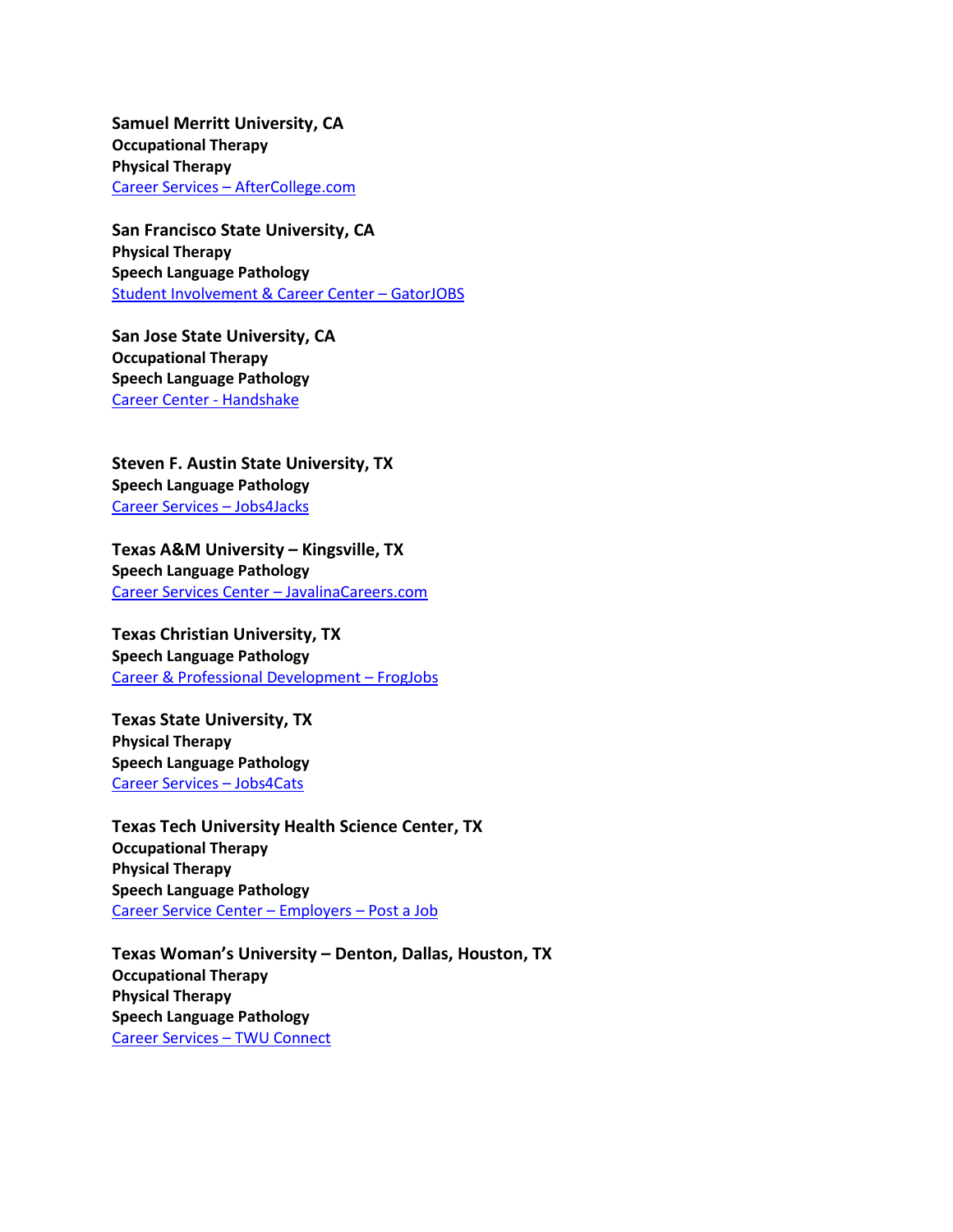**University of Colorado at Denver, CO Physical Therapy** [Career Center](http://www.ucdenver.edu/life/services/careercenter/Employers/Pages/employers.aspx) – Hire a Lynx Handshake

**University of Houston, TX Speech Language Pathology** [Career Services](http://www.uh.edu/cougarpathway/employers/) – Cougar Pathway

**University of Nevada-Las Vegas, NV Physical Therapy** [Career Services](https://www.unlv.edu/hirearebel) – Hire a Rebel

**University of New Mexico, NM Occupational Therapy Physical Therapy Speech Language Pathology** Career Services – [Lobo Career Connection](http://www.career.unm.edu/employers/Employers-Connections.html)

**University of North Texas, TX Speech Language Pathology** [Career Center](http://studentaffairs.unt.edu/employers-connecting-career-center) – Eagle Careers

**University of Puget Sound, WA Occupational Therapy** [Career and Employment Services](http://www.pugetsound.edu/about/offices-services/ces/employers/loggerjobs/) – LoggerJobs

**University of Southern California, CA Occupational Therapy Physical Therapy** [Career Center -](http://careers.usc.edu/employers) Connect SC

**University of Texas – Austin, TX Speech Language Pathology** [Moody College of Communications Employer Recruiting Services](http://moody.utexas.edu/ccs/employers) – CareerSource

**University of Texas – Dallas, TX Speech Language Pathology** Career Center – [Comet Careers](http://www.utdallas.edu/career/post/)

**University of Texas – El Paso, TX Occupational Therapy Physical Therapy Speech Language Pathology** [Career Center](http://sa.utep.edu/careers/) – Job Mine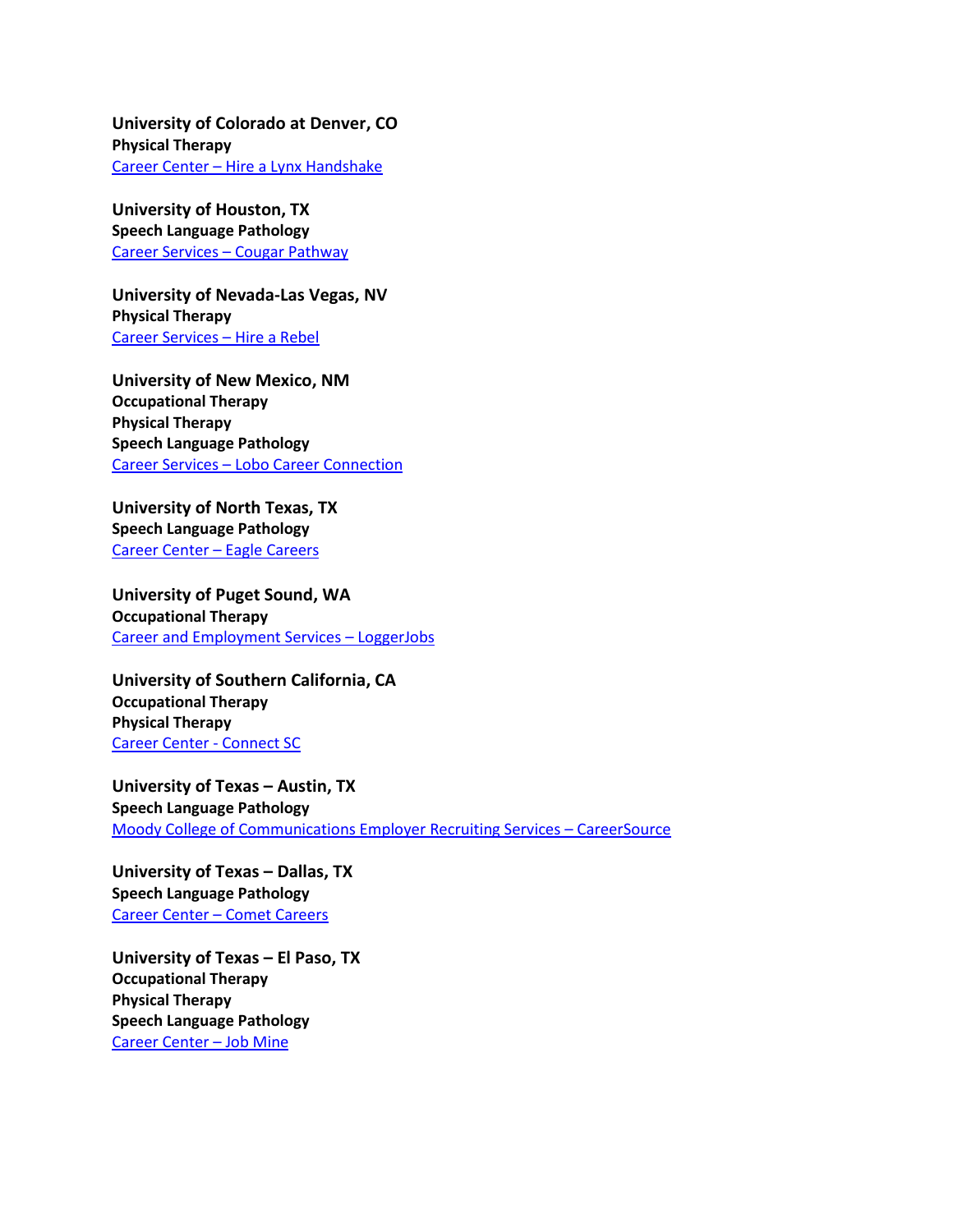**University of Texas Health Science Center – San Antonio, TX Occupational Therapy Physical Therapy** [Career Center](http://utsa.edu/careercenter/employers/index.html) – Handshake

**University of Toledo – Toledo, OH Occupational Therapy Physical Therapy Speech Language Pathology** [Career Center](http://www.utoledo.edu/success/career/employers/) – Rocket Jobs Rehabilitation Sciences Job Fair (OT, PT, SLP) March , 2018 Student Union, Room 2593 Contact: [Becky Gwozdz](mailto:Becky.Gwozdz@utoledo.edu)

**University of the Pacific, CA Physical Therapy Speech Language Pathology** [Career Resource Center](http://www.pacific.edu/Campus-Life/Student-Services/Career-Resource-Center/Employers.html) – Tiger Jobs

**University of Utah, UT Occupational Therapy Physical Therapy Speech Language Pathology** [Career Services](http://careers.utah.edu/employers/index.php) – U CareerPath

**University of Washington, WA Physical Therapy Speech Language Pathology** [Career Center -](http://careers.washington.edu/Employers) Huskyjobs

**University of Wyoming, WY Speech Language Pathology** Center for Advising [and Career Services](http://www.uwyo.edu/cacs/employers/) – Handshake

**Washington State University, WA Speech Language Pathology** [Center for Advising and Career Development](http://cacd.wsu.edu/employers/) – CougLink/Handshake

**Western New Mexico University, NM Occupational Therapy** Career Services – [Student Employment](http://css.wnmu.edu/studentemployment/)

**Western University of Health Sciences, CA Physical Therapy** [Career Center](http://webpost.westernu.edu/) – Post Jobs